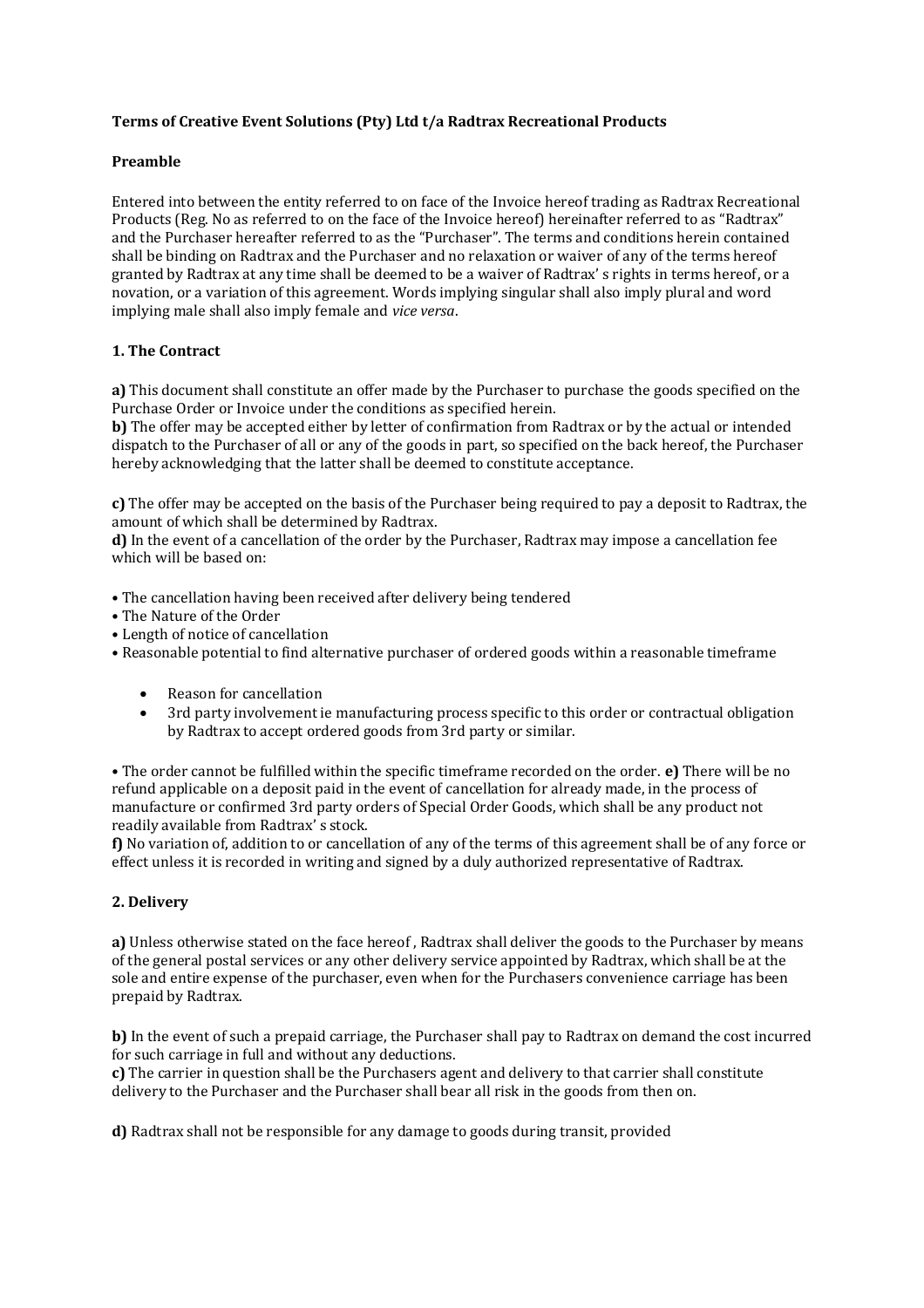that a clean consignment note, not indicating damage or inferior packing, has been issued by the delivery service.

**e)** Radtrax shall never be bound to the delivery date or time stated on the back hereof, which shall be considered a guideline only, but Radtrax will make all reasonable efforts to deliver goods accordingly.

**f)** If no delivery date is stated on the back hereof, Radtrax will attempt to deliver as soon as reasonably possible.

**g)** Radtrax' s obligation to deliver any goods shall always be subject to the availability of the goods to be delivered.

**h)** Time of delivery of goods shall never be of the essence of this contract, however non-compliance to the Purchaser's specific delivery date request as stated on the back hereof, may give the Purchaser the right to cancel his order with Radtrax.

**i)** If part deliveries are to be made, then each delivery shall be a separate and divisible contract, provided that for so long as the Purchaser is in breach of any of its obligations in respect of any such deliveries, Radtrax shall be entitled to:

**i)** suspend further deliveries

**ii)** cancel the order or invoice and in either event without prejudice to its rights under common law.

**j)** If any amount is due and payable by the Purchaser under this or any other contract with Radtrax, Radtrax shall have the undisputed right until such amount is paid in full with interest, to suspend any or all further deliveries.

**k)** Notwithstanding anything to the contrary herein contained and notwithstanding any of the terms stipulated on the credit application. Radtrax reserves the right to suspend or reduce deliveries at any time if it considers the amount outstanding (whether due or not) has reached the limit to which it is prepared to allow the Purchaser credit or if it comes to its notice that the Purchaser's financial position has deteriorated or if it no longer considers the Purchaser credit worthy for any reason whatsoever.

**l)** Goods containing any variation not exceeding 10 percent in mass, size, finish, or any other specification shall be accepted by the Purchaser as being in accordance with the order and latitude to a maximum of 10 percent of over or short delivery, shall be allowed in regard to the quantity ordered.

**m)** The Purchaser shall be entitled to return goods for refund or exchange within 10 Business Days of having received same, subject to the following conditions:

• The goods have not been used, are not damaged and are in their original packing

- The goods have not been specifically manufactured for the Purchaser
- The goods have not been specifically ordered from a 3rd party by Radtrax for the Purchaser and in terms of the Purchaser's order.

• The goods form part of Radtrax' s regular stock

**n)** The Purchaser may return defective goods within the period of warranty for either repair, refund or exchange subject to:

- The goods have not been used for an inappropriate purpose
- The goods have not been mishandled
- The goods have not been incorrectly stored, cleaned or maintained
- The goods have not been repaired or attempted to be repaired by a 3rd party, unless authorized by Radtrax in writing

• Radtrax may charge a usage fee for the period of any returned product having been in useful possession. **o)** The onus shall be on the Purchaser to inspect all goods upon receipt and failing written notification to the contrary within 48 hours of such receipt, it shall be deemed that the goods have been received by the Purchaser in good order and condition. **p)** The Purchaser may not cancel any order of Special Order goods, due to a portion of such goods received being reject or defect, in which case such defect must be reported to Radtrax in writing, as well as such goods to be physically returned to Radtrax by the Purchaser for inspection. Upon confirmation and acceptance of such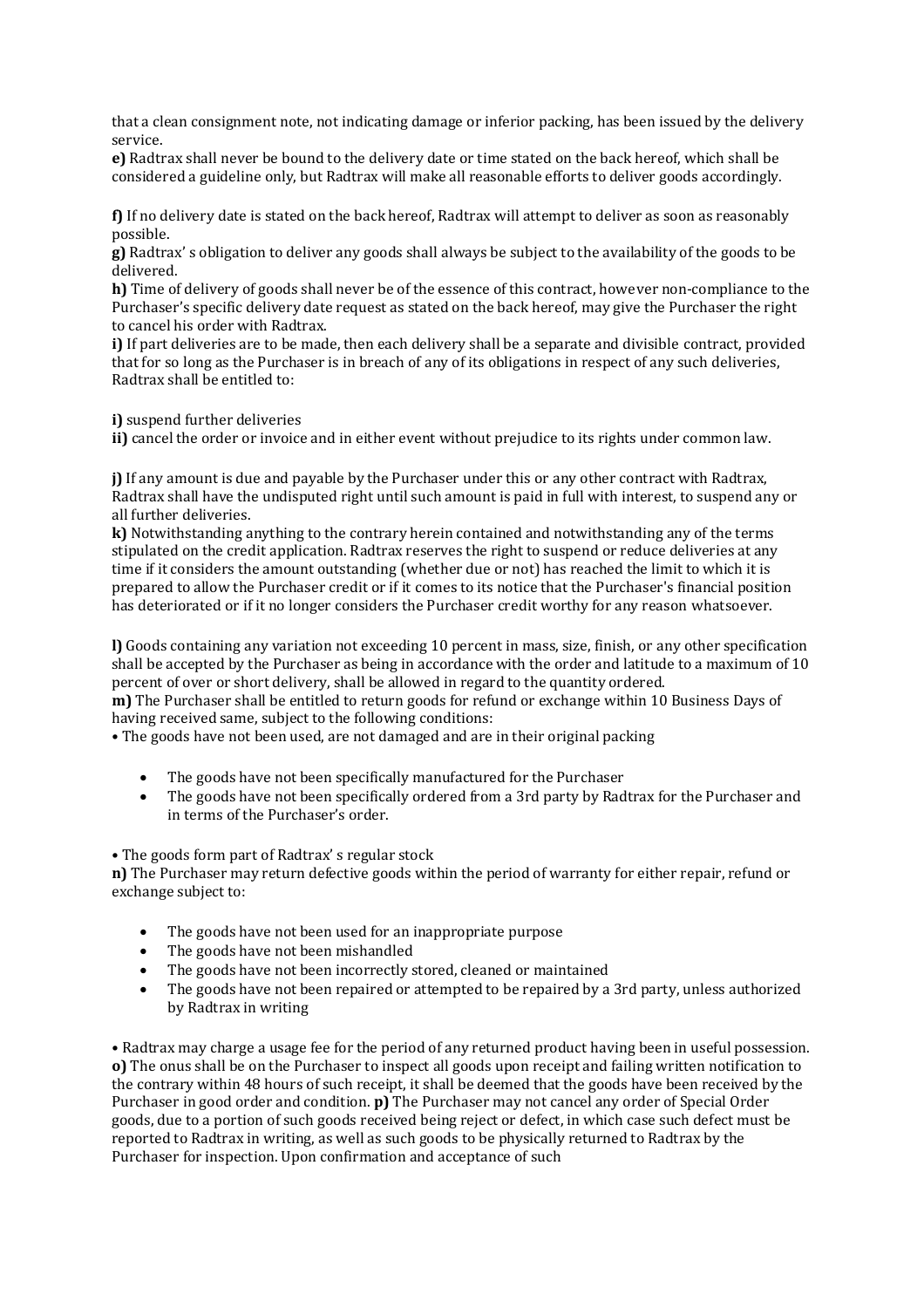defect by Radtrax, the Purchaser may elect for Radtrax to repair, replace or credit the Purchaser for the defect goods.

**q)** In the event of Radtrax accepting returned goods as a measure of goodwill and although the above requirements have not been met, Radtrax shall be authorized to charge the Purchaser a processing fee of 20% (Twenty Percent) of the value of returned goods.

## **3. The Purchase Price**

**a)** Unless otherwise confirmed in writing, all goods shall be paid for in cash on delivery or by credit card, bank guaranteed cheque or electronic transfer prior to delivery and no goods shall be left with the Purchaser unless such payment is made. In the event of the purchaser having obtained or received goods without having made full payment or should such payment prove to be invalid (wholly or partially), the Purchaser herewith irrevocably confirms that he shall have no rights to the goods as delivered by Radtrax whatsoever and ownership of such goods shall continue to rest with Radtrax at all times.

**b)** If otherwise confirmed in writing or in the event of the Purchaser enjoying a valid credit agreement which terms have been ratified and accepted by a Director, General Manager, Financial Manager or Accountant of Radtrax in writing, then payment shall be made for the full amount including VAT, no later than the specified credit term date, as approved in the credit agreement. No goods may be left with the purchaser in absence of a valid credit agreement or cash payment. In the event of the purchaser having obtained goods without a valid credit agreement or should the Purchaser's payment prove to be invalid, the Purchaser herewith irrevocably confirms, that he shall have no rights to the goods delivered by Radtrax whatsoever and ownership of such goods shall continue to rest with Radtrax at all times.

**c)** All goods delivered are subject to Value Added Tax. **d)** The purchase price shall be duly paid by the Purchaser:

**i)** in South African currency, or if otherwise applicable, in the official currency of the country in which transaction was conducted **ii)** without any deductions or set - off

**e)** The full amount of the Purchaser's indebtedness or liability arising from this or any other contract between the Purchaser and Radtrax shall immediately become due and payable (not withstanding that such amount may not yet be due and payable):

**i)** in the event of the purchaser failing to make payment of any amount due under this or any other contract on or before the due date thereof ; or **ii)** if any payment made by the Purchaser in respect of any indebtedness under this or any such other contract is dishonoured or not met (wholly or partially); or

**iii)** if the Purchaser commits any act of insolvency or is sequestrated provisionally or finally and /or a provisional or final order of liquidation or judicial management is granted against it ; or

**iv)** if the Purchaser fails to satisfy any judgment granted against him/it within seven days of the granting of such judgment;

**f)** Radtrax shall, without prejudice to its rights to enforce payment of amounts due to it, be entitled to charge the Purchaser interest at a rate equivalent to two percent per month on any amount not paid by the Purchaser on the due date thereof, such interest to be calculated from the date when such an amount falls due until the date payment thereof is received by Radtrax in full.

**g)** Radtrax shall have the sole and undisputed right to appropriate the payment of any amount paid by the purchaser, to any other contract or unpaid goods or deposit as may be required by Radtrax from time to time.

### **4. Passing of Ownership and Risk**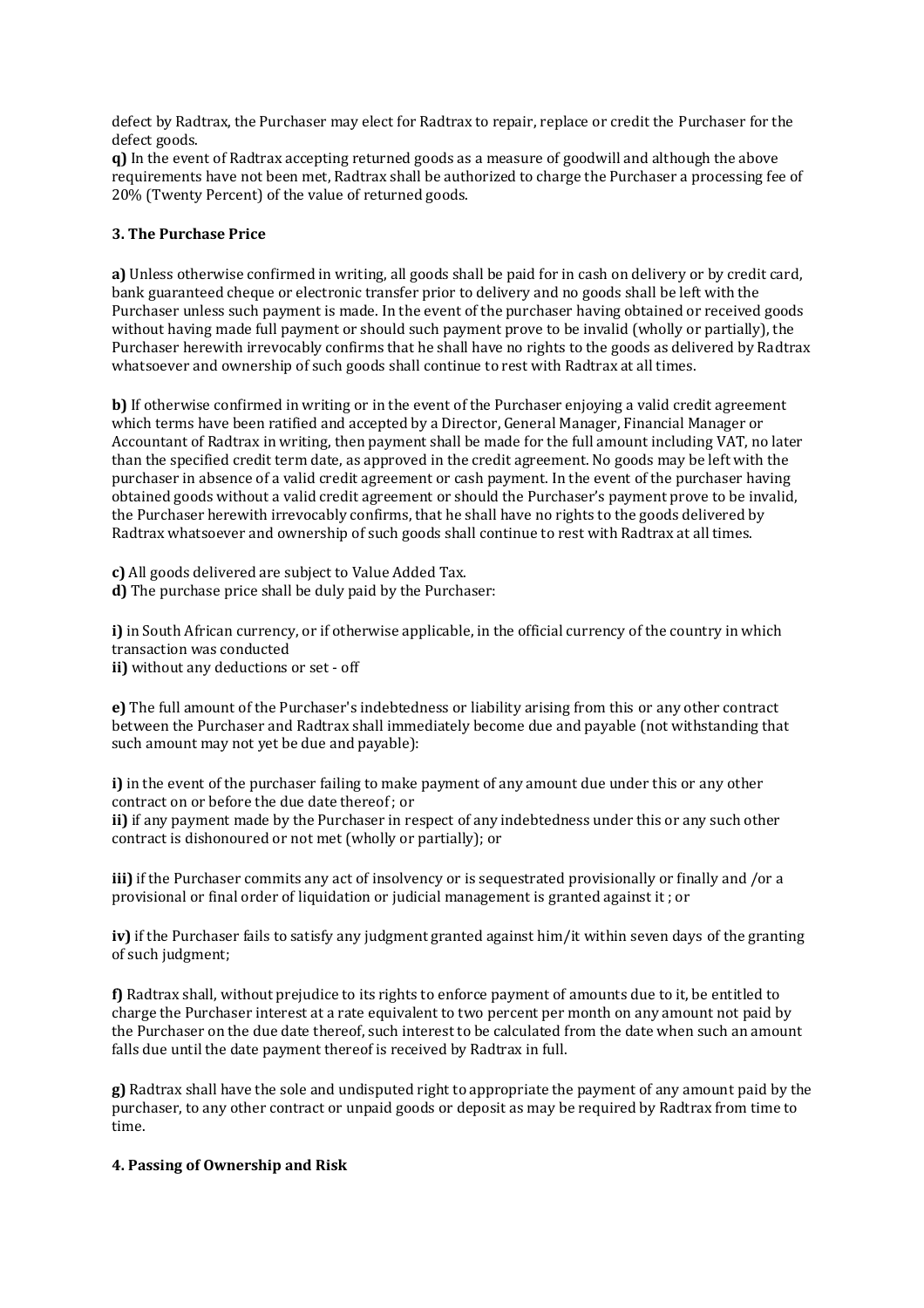**a)** The ownership of any goods sold by Radtrax to the Purchaser shall not pass to the Purchaser until payment of the full purchase price thereof has been received by Radtrax without deductions or set off. In the event of the Purchaser being unlawfully in possession of goods that have not been paid for, the Purchaser herewith and irrevocably authorizes Radtrax access to its goods during normal working hours in order to remove such goods from the control or premise of the Purchaser. The purchaser herewith accepts that at no time shall he have any rights to goods not paid for in full and failure to allow the collection of such goods by Radtrax shall constitute theft in a criminal context. A statement signed by a Director, Financial Manager or Accountant of Radtrax, shall be deemed to be prima facie proof of any outstanding or unpaid amount due to Radtrax, and the onus of proving full payment without set off or deduction for any goods received from Radtrax, shall at all times rest with the Purchaser.

**b)** The risk in and to the goods sold hereunder shall pass to the Purchaser on delivery thereof, notwithstanding the reservation of ownership herein.

**c)** If payment of the purchase price of any goods sold to the Purchaser becomes overdue in whole or in part, then, without prejudice to any of its other rights, Radtrax shall be entitled and without notice, to cancel the sale and legally recover possession of all or any of its goods.

**d)** If good have been left with a customer on a cash payment basis and such cash payment is found to be invalid, fraudulent or not forthcoming, Radtrax shall be entitled, without notice, to immediately enter the Purchasers premises during normal working hours, for the purpose of re-taking possession of its goods.

**e)** If third parties try to assert or substantiate rights to any goods in which Radtrax still has proprietary rights, the Purchaser shall be obliged to inform Radtrax of any such action immediately and Radtrax shall be entitled to take whatever action it may deem fit to protect its rights, including cancellation of the sale and repossession or resale of the goods. In the event of any such cancellation of the sale, the Purchaser shall continue to bear all risk in the goods and shall keep the goods safe until repossessed or re-delivered by Radtrax and, upon request from Radtrax, the Purchaser undertakes to hand over and return the goods to Radtrax. The Purchaser shall affect re-delivery to Radtrax, at Radtrax's request, and at the Purchaser's own cost and risk.

**f)** The provisions of clause 4 shall prevail, notwithstanding anything to the contrary contained in these Conditions of Sale.

### **5. Price Increases**

**a)** The purchase price is based on the cost to Radtrax of materials, freight, import duties and on prevailing exchange rates at the time of order. In the event of any increase in such costs or the change in any rate causing an increase in the cost to Radtrax, Radtrax shall have the right to increase the purchase price with prior notice to the Purchaser.

**b)** If the Purchaser disputes Radtrax' s right to increase the purchase price in terms of clause 5(a) or the amount of any such increase then that dispute shall be determined by an independent Auditor, whose decision shall be final and binding for both Radtrax and the Purchaser. The costs incurred in respect of such Auditor shall be borne by Radtrax and the Purchaser in equal parts.

**c)** Any price increase for the reasons as listed above, shall not entitle the Purchaser to hold Radtrax to a quoted price, but merely entitles the Purchaser to cancel his order. The Purchaser confirms to be fully acquainted with the variables applicable to

the importation of goods and having made provision for such potential price increases when placing his order.

### **6. Exclusions**

**a)** Any statement, recommendation, figure, advice, formula, specification, date, illustration, diagram, price list, dimension, mass, performance, estimate or drawing given by Radtrax to the Purchaser, unless recorded in writing and signed by the Purchaser and Radtrax: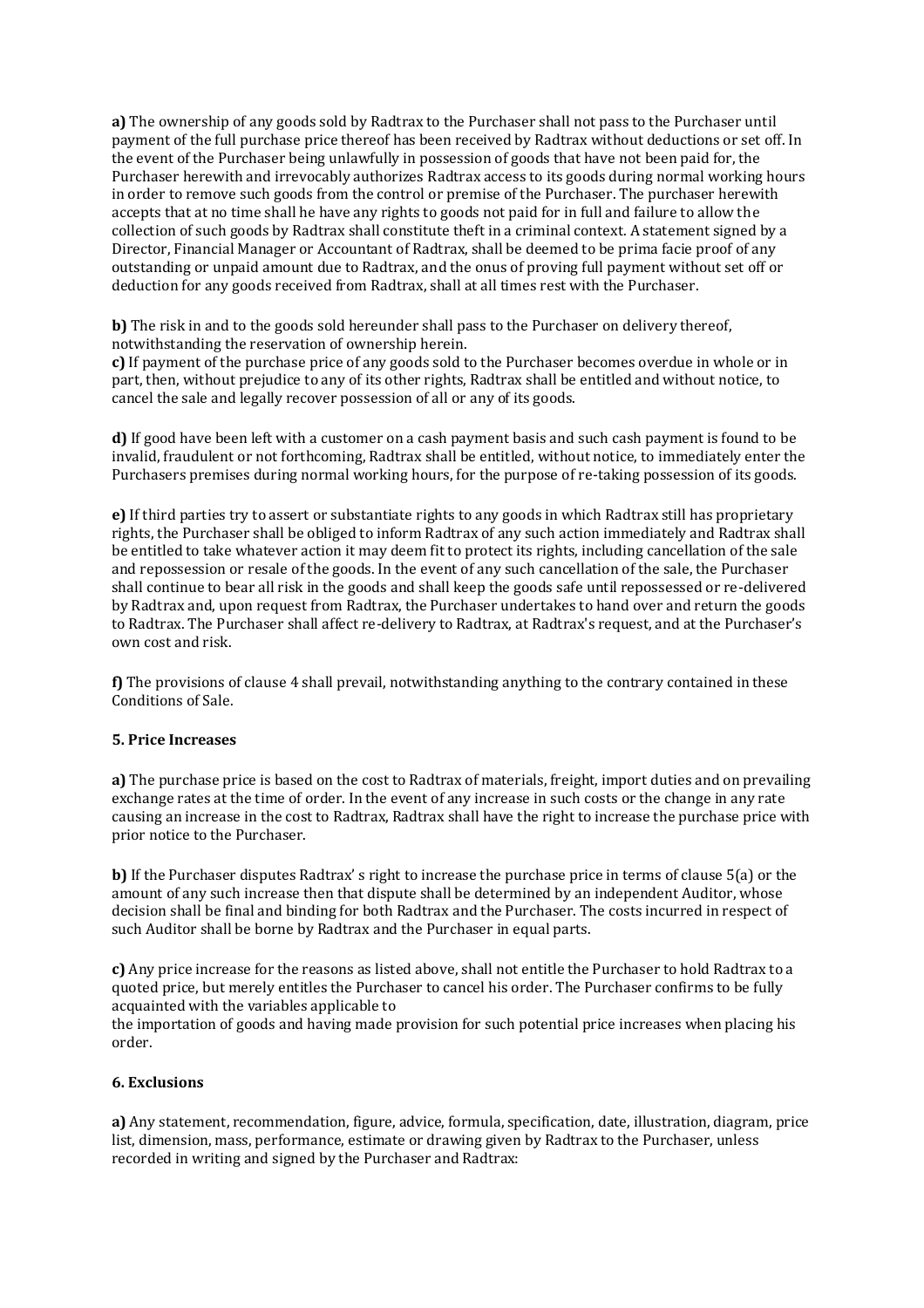**i)** shall not under any circumstances form part of the contract or be regarded as a representation inducing the contract;

**ii)** has been given as a general guide only and is not intended to be relied upon as being necessarily correct

**b)** Radtrax shall not be liable under any circumstances whatever for **i)** any loss of profit or other special damages or any indirect or consequential

damages arising out of any breach by it of any of its obligations under this contract; or

**ii)** any claim for alleged shortages in delivery, unless written notice of such a claim is received by Radtrax within 24 hours of the delivery of such goods (where written notice of a shortage will not amount to an admission by Radtrax as to the correctness thereof); and

**iii)** any loss or damage of whatever nature, including consequential loss or damage arising out of delays or failure to deliver due to fire, explosion, unavoidable breakdown of machinery, government acts and/or regulations, strikes, war, any Acts of God, weather problems, natural disasters, 3rd party transportation delays and any other circumstances which are reasonably beyond the control of, and unforeseen by, Radtrax.

**c)** Radtrax' s liability for any claim or breach shall never exceed the value of the goods of the subject matter of the contract giving rise to the claim or breach.

**d)** The Purchaser shall not have any damages claim of any nature whatsoever against Radtrax for any failure by Radtrax or its authorized agents or representatives to carry out any obligations under the contract.

**e)** Radtrax does not give any warranty or guarantee or make any representations whatsoever in respect of the goods or their fitness for any purpose (whether or not this purpose is known to Radtrax) and the Purchaser herewith undertakes to ensure that he is familiar with all aspect of the product prior to placing his order.

**f)** Radtrax shall not be liable for any latent or other defect whatsoever in the goods, if: **i)** the goods have been subjected to any kind of process or treatment after

#### delivery, or

**ii)** the goods were sold substandard it being specifically recorded and agreed that Radtrax did not and could not have had knowledge of any defect

#### therein.

**g)** If in any event other than that referred to in paragraph 6(f) herein, the Purchaser alleges that the goods were defective at the date of delivery or were not in accordance with the contract, the Purchaser, even if it is able to substantiate such allegations, shall have no claim whatsoever against Radtrax unless such a complaint is received in writing by Radtrax and the alleged defective goods are received by Radtrax for its inspection within 6 months from the date of delivery to the Purchaser. The onus is on the Purchaser to inspect the goods immediately on delivery and inform Radtrax of any alleged or potential defects. **h)** Any goods purchased from Radtrax that contain any moving parts and are of mechanical nature, shall be free of defect for a period of not less than 6 months from the date of delivery to the Purchaser thereof. Should any such product fail to function properly, the Purchaser shall have the right to choose between a refund (less an appropriate usage fee) or for such product to be replaced or repaired. The onus shall lie with the Purchaser to prove that the unit was not misused, mistreated or used in an environment it was not designed for. The Purchaser confirms to be aware that certain environments will require specific quality standards and accordingly the Purchaser will not be able claim a refund or remedy should Radtrax be able to show that the purchaser has misused, abused or been negligent in his use of product. The Purchaser accepts full responsibility that in such instance the consequence would be a void

warranty claim. The onus shall at all times be on the Purchaser to correctly match the product with his requirements and or usage expectation, prior to any purchase made.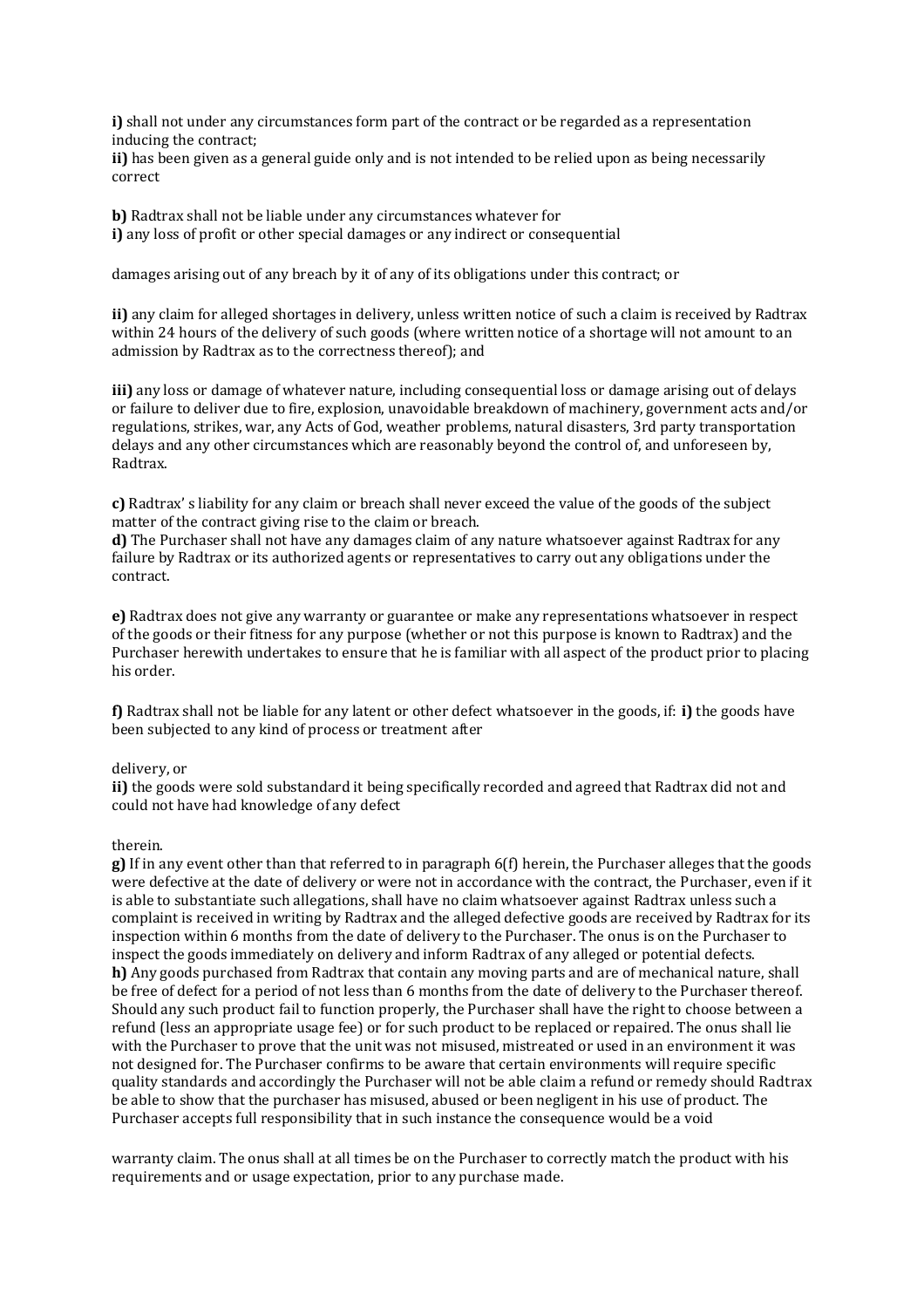**i)** Radtrax and its agents shall, if in fact any defects are proved as envisaged in paragraph 6(f) and 6(g) herein, be deemed to have had no knowledge of any such latent or other defects in the goods and Radtrax' s liability may in any event never exceed the value of the defective goods in question.

**j)** The Purchaser confirms that he is fully acquainted with the purchased product and its purpose and will do all to ensure that the product is used and stored in a safe environment. The Purchaser herewith indemnifies Radtrax against any liability of misuse, unsafe storage and incorrect handling of said purchased goods.

## **7. Samples**

Any samples required by any prospective Purchaser are to be purchased at their normal selling price and are due for payment at the time of Sale unless otherwise indicated by Radtrax in writing.

### **8. Accounts**

**a)** In order to receive any goods on credit or place any forward orders, any prospective Purchaser is required to apply to open an account with Radtrax for which the prospective Purchaser has to submit a duly completed credit application form, signed by a duly authorized representative of the Purchaser and hand it to Radtrax for approval thereof.

**b)** Such duly completed and signed credit application forms will be used by Radtrax in order to ascertain in its sole discretion whether an account under the conditions contained herein will in fact be opened for the Prospective purchaser. Radtrax's decision in this regard shall be final and binding and no reasons for its decision shall be required.

**c)** In the event that Radtrax should decide in its sole discretion to open an account for a prospective Purchaser, any payment term arrangement shall only come into effect once a Credit Approval has been issued to the Purchaser, duly signed by a Director, General Manager, Financial Manager or Accountant of Radtrax and all terms contained therein shall be material, whereby any breach of any terms or any misinformation contained in the applications or any change of owners, partners, directors or members in the purchaser's entity, shall be considered as material breach or change to the arrangement, giving rise to Radtrax cancelling such agreement after having given due notice thereof.

## **9. Jurisdiction**

**a)** The Purchaser consents to Radtrax taking any legal proceedings arising out of this sale at Radtrax' s option either in the High Court or in the Magistrate's Court having jurisdiction. The Purchaser consents to the latter court having jurisdiction in relation to the matter of the claim hereunder, notwithstanding that the amount of such claim may otherwise be beyond the jurisdiction of such latter court.

**b**) The purchaser agrees that this contract shall be deemed to have been entered into in the Magisterial District of Radtrax' s address as specified on the face of the Invoice hereof and as such the local Magistrate's Court jurisdiction shall at all times and irrevocably be accepted by the Purchaser, should Radtrax elect to institute proceedings in the Magistrate's Court.

**c)** Radtrax shall be entitled at its sole discretion to refer any dispute arising out of this sale to informal and expeditious arbitration, at any time, notwithstanding that legal proceeding may have already been instituted by either party, in accordance with the Laws of South Africa or any other country having jurisdiction.

**d)** This contract shall be deemed to have been made in the Republic of South Africa unless the goods were sold outside South Africa in which case it shall be the country from which the physical goods were delivered and the construction, validity and performance of these Conditions of Sale shall be governed in all respects by the Law of the Republic of South Africa or any other country having jurisdiction.

### **10. Validity**